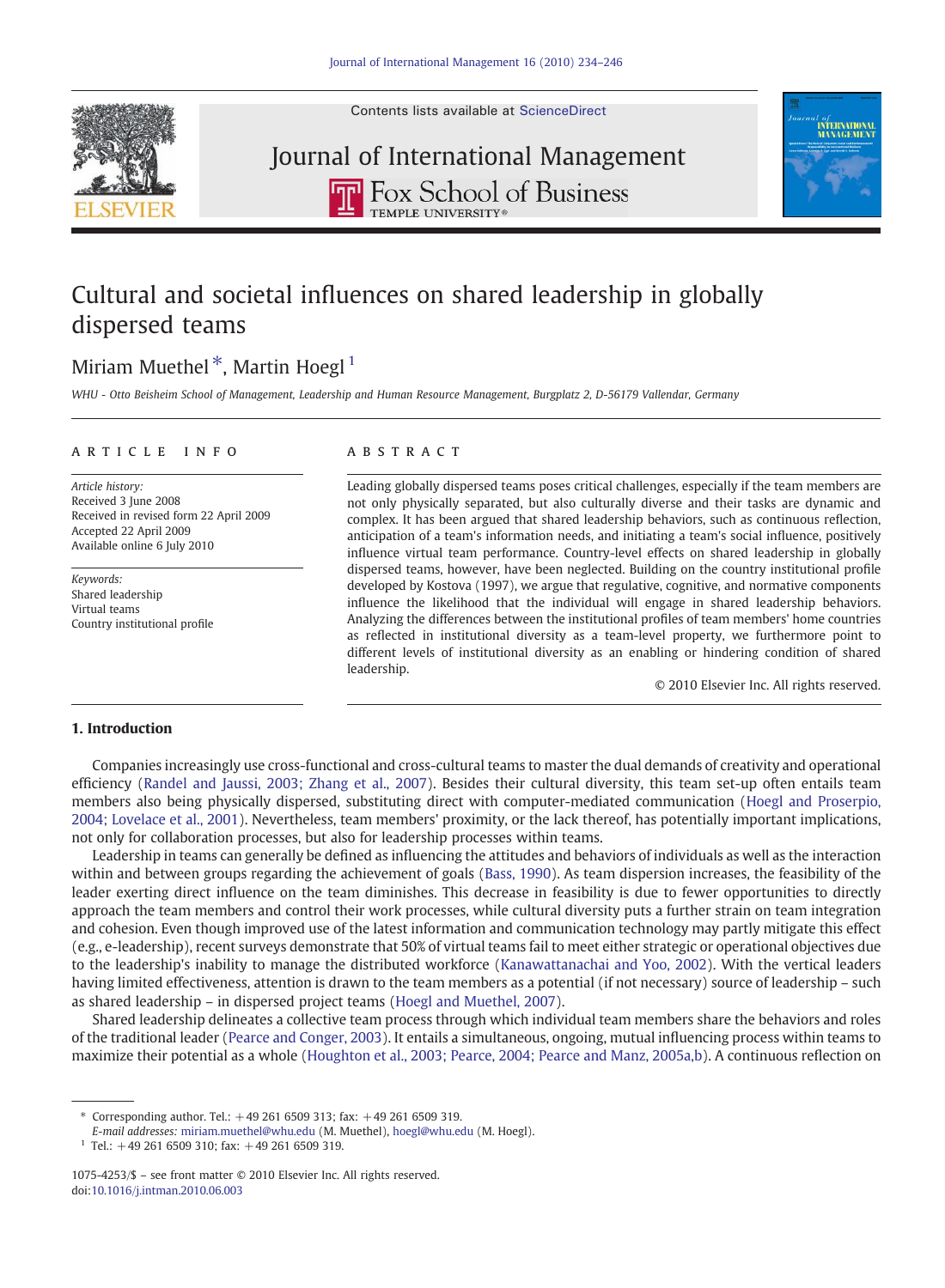the interrelationships between team tasks and on the environmental changes, as well as the anticipation of the team's information needs and the subsequent initiation of social influence is central to this concept [\(Hoegl and Muethel, 2007](#page--1-0)).

The international dispersion of innovation teams leads to country-level effects influencing shared leadership processes. Although it has been maintained that shared leadership behaviors are generally beneficial in dispersed teams ([Hoegl and Muethel,](#page--1-0) [2007](#page--1-0)), we argue that individuals' shared leadership behaviors are possibly influenced by country-level determinants. Countrylevel effects on organizational behavior are reflected by cultural as well as institutional characteristics. Concepts of national culture, such as those developed by [Hofstede \(2003\),](#page--1-0) [House et al. \(2004\), and Trompenaars and Wooliams \(2005\)](#page--1-0), focus on culture dimensions, such as power distance and uncertainty avoidance. An alternative way of describing the relevant country-level characteristics that potentially influence the behaviors of individuals, teams, and entire organizations, is to examine a country's social institutional environment. Examples of different institutions are a nation's economy, polity, prevailing family structure, and educational system [\(Cullen et al., 2004; Messner and Rosenfeld, 2001](#page--1-0)). Our aim is to consolidate both types of conceptualizations, the cultural and the institutional, and specify their effects on dispersed teams to offer a comprehensive conceptual analysis of how shared leadership is enacted in cross-cultural projects.

We therefore offer the following contributions. First, we contribute to context-specific approaches to leadership, which several authors have recently demanded [\(Porter and Mclaughlin, 2006; Uhl-Bien et al., 2007](#page--1-0)), as our discussion of shared leadership relates to team collaboration processes in internationally dispersed projects ([Furst et al., 2004\)](#page--1-0). Second, our analysis offers insights into cross-cultural influences on shared leadership, thus contributing to discussions in the area of cross-cultural leadership, which are currently dominated by publications on the GLOBE Study (see, for example, [Ashkanasy et al., 2002; Den Hartog et al., 1999;](#page--1-0) [House et al., 2002; Howell et al., 2007 ;Javidan and House, 2002; Szabo et al., 2002](#page--1-0)). Third, we extend the traditional view of culture as an exclusive country-level determinant to a more comprehensive view that integrates social institutions ([Cullen et al., 2004;](#page--1-0) [Kostova, 1997a,b\)](#page--1-0) such as the education system [\(Meyer, 1977](#page--1-0)), economic freedom [\(Kane et al., 2007](#page--1-0)), and civil liberties [\(Freedom](http://www.freedomhouse.org/template.cfm?page=351&ana_page=333&year=2007) [House, 2007\)](http://www.freedomhouse.org/template.cfm?page=351&ana_page=333&year=2007). Fourth, by linking national-level determinants with individual employees' shared leadership behaviors, we contribute to a growing stream of cross-level international research ([Cullen et al., 2004; Kostova, 1997a,b; Parboteeah and Cullen,](#page--1-0) [2003](#page--1-0)). Finally, by applying the differences in team members' institutional profile as team property, we pursue research on team diversity. Institutional diversity, defined as the difference between the institutional profiles of team members' home countries, allows us to analyze how the minimal and maximal differences between team members' profiles influence the team's shared leadership behavior.

We begin by presenting shared leadership as one way of successfully dealing with vertical leadership's limited social influence on globally dispersed teams. Thereafter, we describe the societal and cultural characteristics of dispersed team members and offer propositions regarding their influence on shared leadership. We introduce institutional diversity as a team-level property, subsequently developing propositions on the relationship between minimum and maximum levels of institutional diversity and team shared leadership. We conclude by discussing the theoretical implications and consequences for managerial practice.

## 2. Shared leadership in dispersed teams

Shared leadership delineates a collective team process through which individual team members share the behaviors and roles of the traditional leader [\(Pearce and Conger, 2003](#page--1-0)). Consequently, shared leadership entails a simultaneous, ongoing, mutual influencing process within teams to maximize their potential as a whole [\(Houghton et al., 2003; Pearce, 2004; Pearce and Manz,](#page--1-0) [2005a,b](#page--1-0)). Furthermore, shared leadership is characterized by the "serial emergence" of informal as well as formal leaders.

Shared leadership has been generally conceptualized ([Pearce and Conger, 2003](#page--1-0)) as emphasizing the leadership and followership's relationship ([Pearce and Conger, 2003\)](#page--1-0), as well as the relationship between the shared and vertical leadership [\(Houghton et al., 2003\)](#page--1-0). Shared leadership has been studied empirically in the context of new ventures' top management teams [\(Ensley et al., 2006\)](#page--1-0), sales teams ([Perry and Pearce, 1999](#page--1-0)), extreme action teams [\(Klein et al., 2006\)](#page--1-0), and change management teams ([Pearce and Sims, 2002](#page--1-0)). Practitioner-oriented works focus on shared leadership in general ([O'toole et al., 2002\)](#page--1-0), on the context of knowledge work [\(Pearce, 2004](#page--1-0)), and strategic alliances ([Judge and Ryman, 2001](#page--1-0)).

In contrast to Pearce and colleagues, who conceptualize shared leadership as incorporating the same types of leadership as vertical leadership, such as directive, transactional, transformational, and empowering leadership ([Ensley et al., 2006](#page--1-0)), our focus is on the team members (rather than on just one formal vertical leader). This focus is driven by the specific challenges of dispersed projects (e.g., physical dispersion, cultural diversity, and task uncertainty). Team members continuously reflect on environmental changes and the interrelationships between team tasks ([West, 2000](#page--1-0)), as well as anticipating the team's information needs and initiating its subsequent social influence. Consequently, the team members continuously screen their environment to identify action needs for themselves, for the other team members, or the team as a whole. Having identified these action needs, they encourage other affected team members to mutually agree to solutions on how to either proactively shape processes, or react to environmental influences. Hence, individual team members do not only demonstrate self-initiative, but also take responsibility for their own realm as well as for the accomplishment of common project goals [\(Hoegl and Muethel, 2007](#page--1-0)).

Shared leadership is likely to be effective in dispersed teams for various reasons: First, monitoring and influencing originate from the various (ideally, all the) team members residing at different locations and having different information bases. As the team members extend their efforts to keep track of the overall project and their individual contributions, they can quickly react to any perceived changes, thus altering the appropriateness of the overall project strategy or individual contributions ([Iansiti, 1995\)](#page--1-0). Given the complex and dynamic nature of the team tasks (e.g., environmental influences might force the team to adapt its task accomplishment strategies) and the team's dispersed nature (e.g., hindering the various team members' ability to be aware of